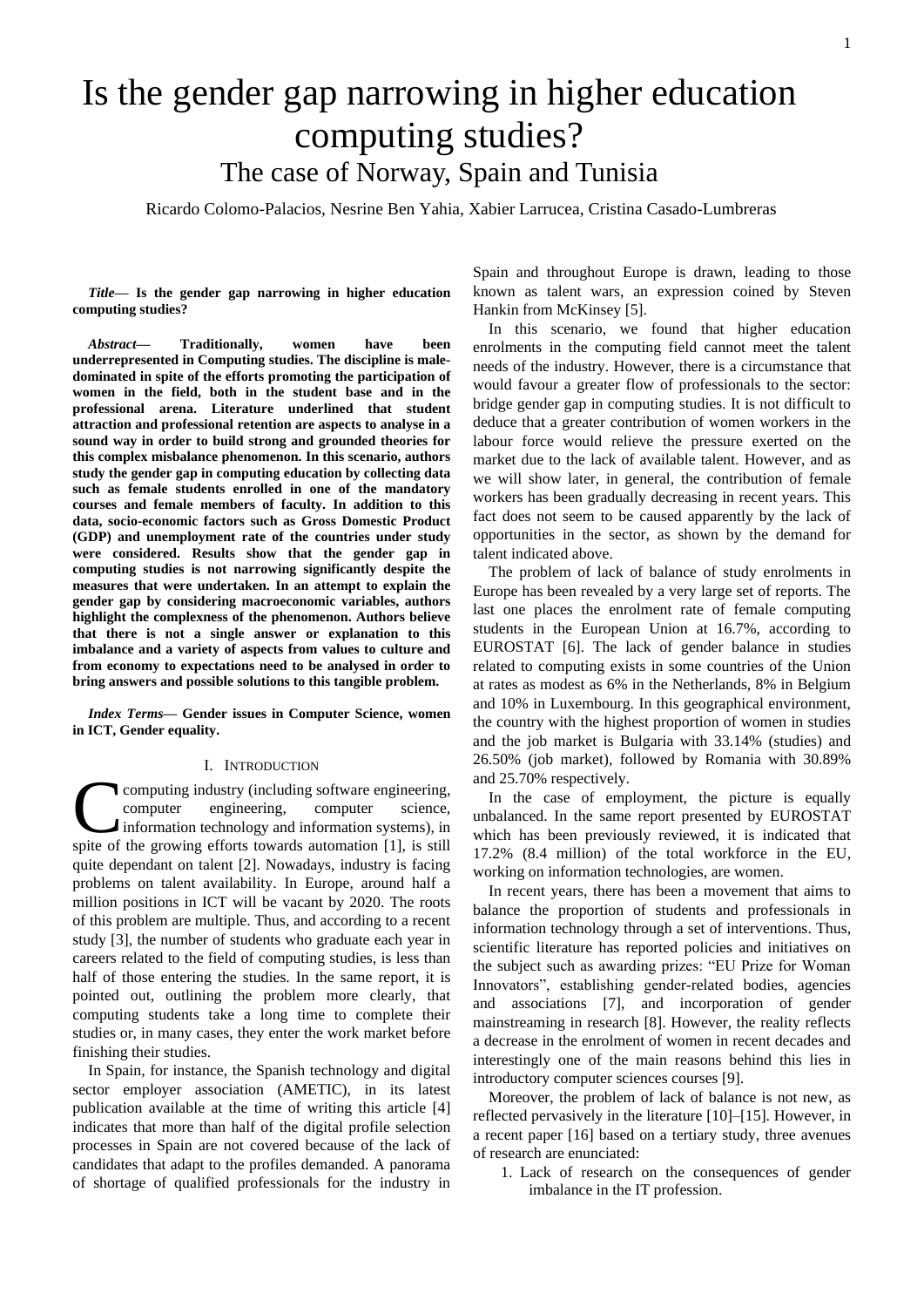- 2. Lack of coherent explanation for gender imbalance in the IT profession.
- 3. Lack of impact of interventions that address gender imbalance in the IT profession.

In this work, the authors address the second of the aspects stated above. From the information that has been collected in a set of countries (Norway, Spain and Tunisia), data from three higher education institutions (Østfold University College, University of the Basque Country and National School of Computer Sciences) are compared in relation to macroeconomic data and international reports. The purpose of the work is, first of all, to compare the data of the three countries as well as their evolution in relation to students and teachers. Secondly, with the comparison of the three cultures, it is intended to prepare a series of observations and reflections on the subject, as well as future work in the field of the gender gap in the computing field.

This paper is an extension of authors` previous work, in which they explore gender diversity and its evolution by comparing data from three different countries in terms of students enrolled in computing studies and faculty members in the field [17]. In addition to this, different socio-economic variables are included in this study because authors believe such variables are beneficial in explaining the existence of the gender gap and the differences between countries in this context.

## II. METHOD

In order to compare the differences that occur between the countries analysed, a set of data that is considered comparable was constructed. Therefore, information was collected about the students from one of the traditional courses of computer studies, Software Engineering in the three selected public universities. This information was obtained in the 2018-2019 academic year by also adding information from the same course in the previous years. In addition, information was collected regarding the composition of the staff of the teachers in the centers where the subject has been taught, without differentiating the professional category of the subjects that make up the faculty.

Authors collected this data by analysing documents of each of the institutions, in addition to the observation technique which is enforced by their extensive teaching experience. In order to shape the authors` perception around the topic, the data collected has been compared with other known reports and resources. The use of diverse data collection techniques ensures triangulation of methods, thus enhancing the validity of this study [18]. Moreover, this work considers a diversity of countries with the goal of exploring the bigger picture of the phenomenon under study [19].

Macroeconomic aspects such as gross domestic product, unemployment data, the quality of life index of the Organization for Economic Cooperation and Development (OECD), the gender equality index and a set of information were added to this dataset in order to complement the data with more explanatory variables.

In a study like this, it is necessary to take into account the threats of validity. The authors consider that external

validity is the most important element to be taken into account in the investigation. External validity refers to the generalization of the results in extension and in the form of being extensible to other populations, situations, treatment, and measurement variables. The authors, admit that a very limited number of institutions per country has been measured in countries that have a medium size. However, authors strongly believe that it is important to interpret the gender gap in computing studies based on socio-economic factors. That is why the focus of this study is on a diversity of countries rather than exploring many different institutions in the same country. It is noteworthy that higher education institutions within a country are quite similar in terms of education system and policies undertaken. The diversity of perspectives and contexts (different countries, cultures…) allows the findings of this paper to be generalizable, thus applied to other higher education institutions.

Additionally, the technique of convenience sampling has been used, thus the sample has not been taken randomly, since the data of the institutions in which the researchers provide their services have been used. In any case, the prospective nature of the study presented may justify the sample decision taken by the authors.

# III. COUNTRIES ANALYSIS

In this chapter, the different institutions that have been part of the study are introduced, including in it and Table 1 the main indicators and data that have been taken into account to carry out the study. The aforementioned table includes percentages per country of women in faculty of the study period 2016-2018, gross domestic product for the three countries, Gender Inequality Index and Gender Development Index data, General and female unemployment rates.

# *A. Norway*

Høgskolen i Østfold (Østfold University College in English) was founded on 1 August 1994 merging five university colleges in the Østfold region. The institution offers a broad range of one-year programmes, bachelor's and master's degree programmes. Currently, Østfold University College offers four bachelor programs in the broad field of computing, namely, Digital Media Production, Computer Engineering, Computer Science and, finally Information Systems. The course Software Engineering is a mandatory course for the latter two bachelor studies. Software Engineering covers 10 European Transfer and Accumulation System (ECTS) credits. It is programmed for the second year of studies of the three that all bachelor programs have in the institution. Data presented in this study is taken from students enrolled in the Software Engineering course.

In average, women are 10.97% of the students in the course in the period of three years that has been considered, whereas men are the remaining 89.03%. The remarkable increase in the number of students, scaling from 38 in 2016 to reach 63 in 2018, is because of the increase of the offer of student positions in the department.

Regarding the gender balance in the faculty at the department of Computer Sciences, currently, 24.32% in the personnel are women (nine out of thirty-seven).

Norway presents a GDP of 62182 \$ per capita in 2018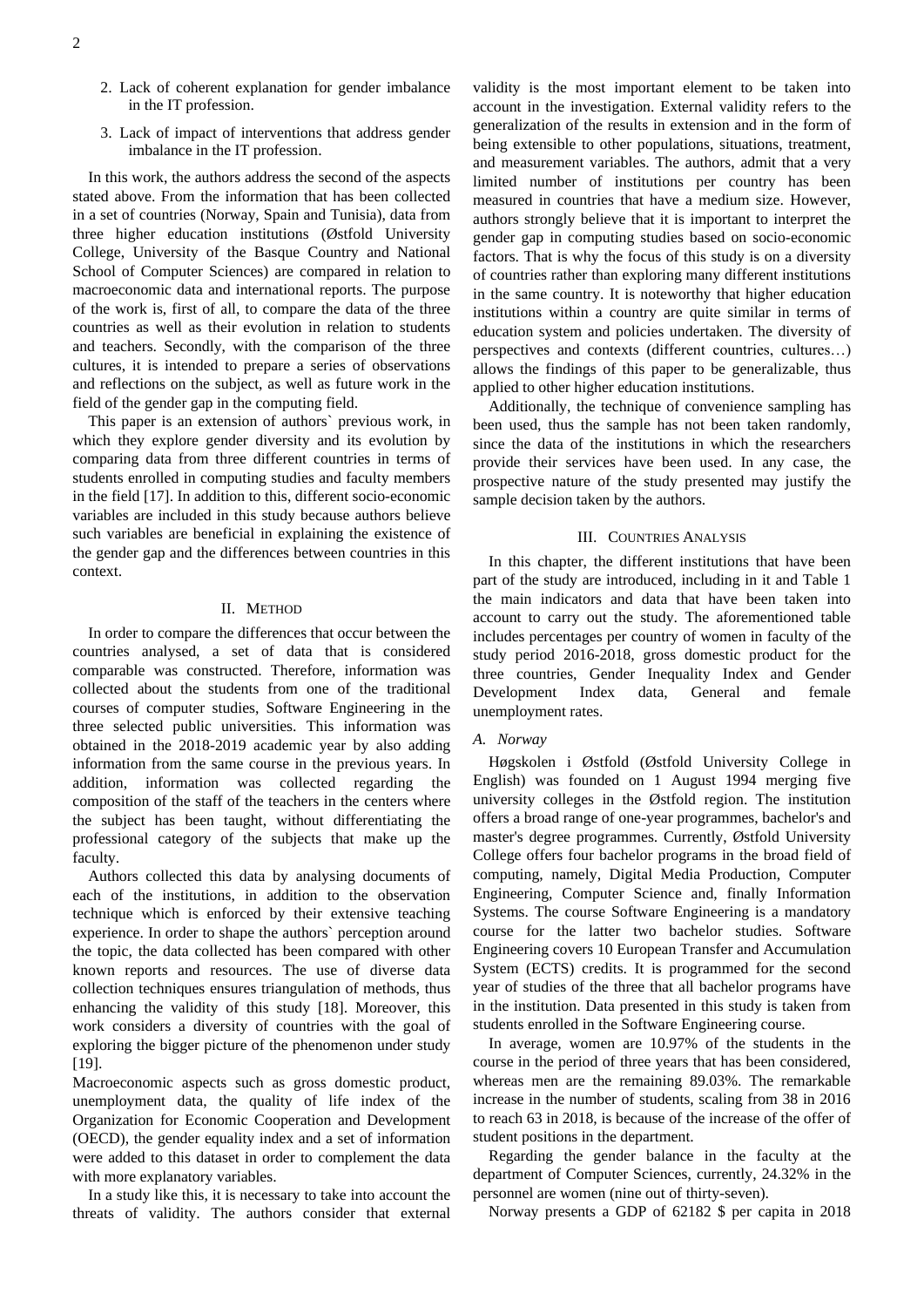according to OECD, growing around 1.4% in figures. The gross domestic product (GDP) measures the national income and output for a given country's economy.

By May 2019, the unemployment rate was 3.4% of the population according to Statistics Norway [20], males unemployed were 3.6% and females 3.2%.

Gender Inequality Index (GII) is a composite measure reflecting inequality in achievements between women and men in three dimensions: reproductive health, empowerment and the labour market. Promoted by United Nations Development Programme, the higher the GII value the more disparities between females and males and the more loss to human development. Norway is #5 in the ranking of 160 countries in the last report (2017) with a value of 0.048.

The second report included in our study is the Gender Development Index (GDI). The GDI measures gender gaps in human development achievements by accounting for disparities between women and men in three basic dimensions of human development—health, knowledge and living standards. Promoted also by United Nations Development Programme, it shows how much women are lagging behind their male counterparts and how much women need to catch up within each dimension of human development. Norway is leading the ranking of 164 countries with a value of 0.991.

An overview of the two rankings leads to the conclusion that Norway is unquestionably among the most balanced countries in the world.

| DATA FOR NORWAY, SPAIN AND TUNISIA      |                        |                      |                      |
|-----------------------------------------|------------------------|----------------------|----------------------|
|                                         | <b>Norway</b>          | <b>Spain</b>         | <b>Tunisia</b>       |
| % female faculty                        | 24.32%                 | 44.08%               | 64.62%               |
| % female students 2016                  | 15.79%                 | 22.73%               | 47.09%               |
| % female students 2017                  | 5.56%                  | 13.64%               | 45.70%               |
| % female students 2018                  | 12.70%                 | 26.32%               | 50.00%               |
| GDP per capita                          | 62182                  | 39087                | 3464                 |
| Gender Inequality Index (Value)         | 0.048                  | 0.080                | 0.298                |
| Gender Inequality Index (Rank)          | 5                      | 15                   | 63                   |
| Gender Development Index (Value)        | 0.991                  | 0.979                | 0.897                |
| Gender Development Index (Rank)         |                        | 26                   | 95                   |
| General unemployment rate               | 3.4%                   | 14%                  | 15.5%                |
| Female unemployment rate                | 3.2.%                  | 15.7%                | 22.6%                |
| Measures taken to narrow the gender gap | Integrating<br>gender  | Incorporation of     | Governmental         |
|                                         | equality policy with   | gender mainstreaming | reforms, forums such |
|                                         | the welfare state, the | in research          | as "The Tunis Forum" |
|                                         | launch of KvinnForsk   |                      | on Gender Equality"  |
|                                         |                        |                      |                      |

TABLE I

 Norway is implementing a strong set of measures to support gender equality [21]. Several measures integrated with the welfare state, promoting general equality [22] are implemented throughout the country. In spite of these efforts, according to a recent report by EuroStat [23], women in ICT in Norway are by 2017, 19.5% of the employed professionals. Ten years before, it was just 15.3% of the sample. Although numbers are still quite imbalanced, these policies seem to have an impact on gender balance.

Data in Østfold University College is consistent with the official data provided by the country, although there is a need to increase the number of women in studies to reach national average numbers. There is also a need to conduct research on the variances between Norwegian figures and figures at Østfold University College.

With regards to academic members, gender balance is not a fact. Around a quarter of the current department members are female. However, it is important to note that this is doubling the figures of current students. The institution launched back in 2009 *KvinnForsk*, a network that helps individual female researchers in their career inside Østfold University College. *KvinnForsk* was established backed up by the Committee for Gender Balance in Research (Kif Committee). The goal of *KvinnForsk* is to contribute to equality efforts and to promote and retain female scientists at Østfold University College. As a consequence of this, the proportion of women increased from 31 % in 2008 to 44 % in 2012.

## *B. Spain*

University of the Basque Country is a Spanish public higher education institution placed at the Basque Autonomous Community, Spain. The courses catalogue consists of 67 Bachelor´s Degrees, 103 official master programmes, 44 professional & expert diplomas and 71 PhD programmes. In the field of computing, there are two bachelor programs related to software engineering: computer engineering (Gipuzkoa campus), and information systems and management (Bizkaia and Araba campus). Each bachelor program is taught in one of the campuses. The course entitled Enterprise Information Systems is available for the second bachelor during its third year covering 6 ECTS credits. Data is taken from students enrolled in the Enterprise Information Systems course carried out in the Araba campus.

As coded in Table 1, the average number of women are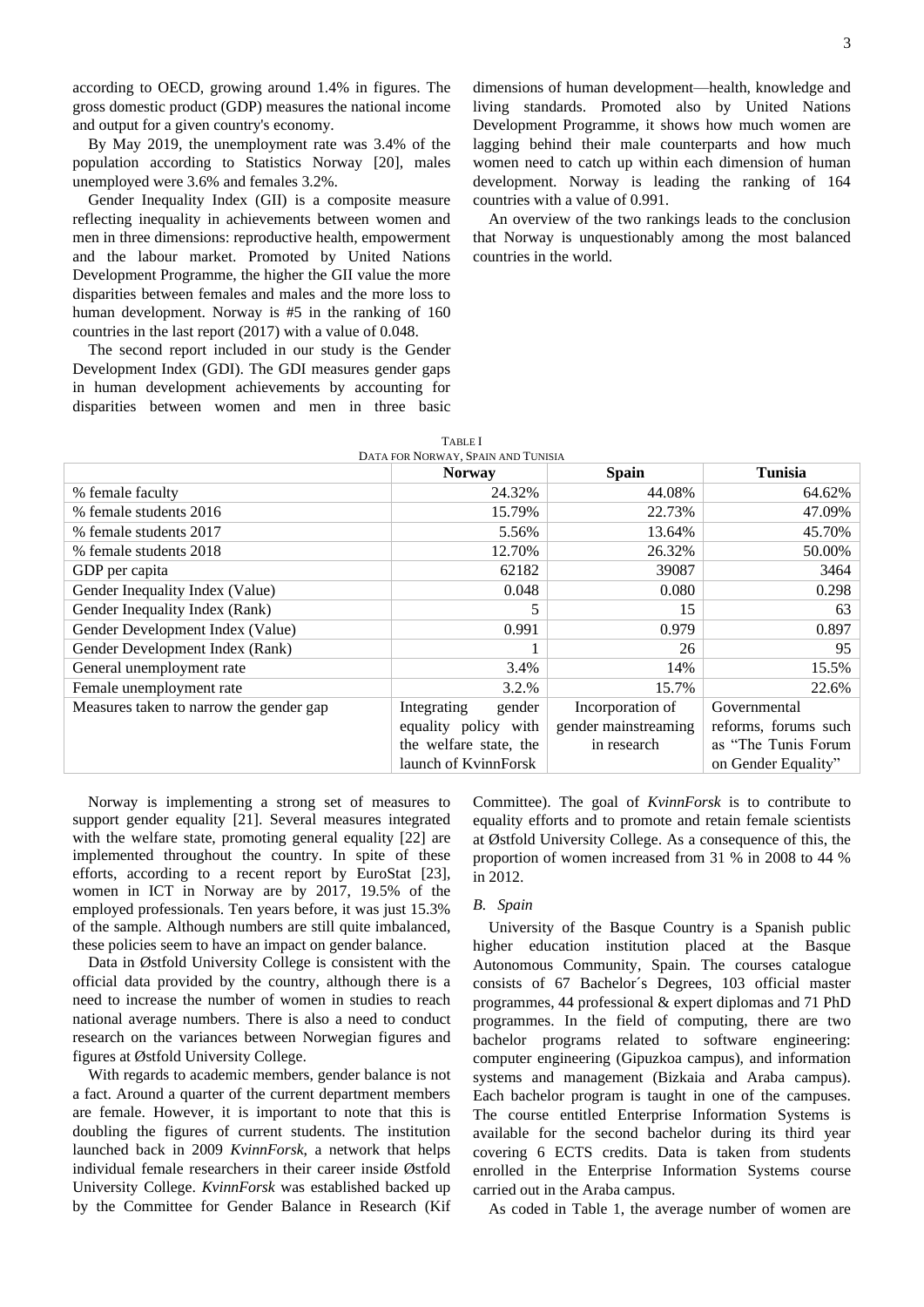20.63 % of the students enrolled in the period of three academic years. Numbers are higher than the ones collected in Norway. There are 93 current members in faculty, out of which, 41 of them are women (44.08%). These numbers include all members of the department in all the campuses. These numbers are also higher than the ones collected in Norway.

With regards to macroeconomic data, Spain, according to OECD presents a GDP of 39087\$ in 2018. By June 2019, unemployment rate is 14 % of the population according to the *Instituto Nacional de Estadística* [24]. Unemployment rate among women reaches to 15.7% while it is just 12.5% among men. This is a quite important difference. With regards to the unemployment for people under 25, it is 32.4% distributed as follows: 30.8% men and 24.3% woman. It is worth to note that unemployment rate for ICT workers is around 10% according to the *Instituto Nacional de Estadística*.

Regarding the Gender Inequality Index, Spain is #15 in the ranking of 160 countries in the last report (2017) with a value of 0.080. In the Gender Development Index, Spain is #26 in the ranking of 164 countries with a value 0.979.

According to the report issued by EuroStat [23], women in ICT in Spain are by 2017, 16.1% of the labour force. By 2007, they were 18.3% of the sample. In Spain, 85.4% of the workers with ICT studies are men and the remaining 14.6% are women; by 2015 this figure was 16.1% [25]. These are not encouraging figures with regards to the presence of women in the labour market. However, it is also important to note that, being 54.3% of the higher education students in the country, just 7% of the female students choose ICT education. This underlines the decrease of the interest by women in IT in Spain both in studies and in the job market.

Data at University of the Basque Country is consistent with aggregated data in Spain, although is more balanced than national figures. One more time, there is a need to investigate the differences between national figures and numbers at University of the Basque Country.

With regards to faculty, the sample is quite balanced in numbers: 44% of the current department members are female, doubling the figures present in the students' side.

# *C. Tunisia*

The Ecole Nationale des Sciences de l'Informatique, ENSI, (National School of Computer Sciences in English) was established in 1984 at the University of Manouba. It is a Tunisian higher education public school. ENSI offers three types of diploma specialized in computer science: PhD thesis, master's degree and computer engineering degree. The course Software Engineering is a mandatory course for the second year of computer engineering degree studies. It covers 9 ECTS (8% of the training) in ENSI. Data is taken from students enrolled in this mandatory course in this school.

Considering three academic years 2016, 2107 and 2018, in average, women are 47.50% of the ENSI engineering students enrolled in the course, while men are the remaining 52.50 %. Comparing with resulting numbers collected in both Norway and Spain, Tunisia ones are higher which is consistent with the UNESCO Science Report [26]. It is mentioned that while women have achieved parity in life

sciences in many countries, they still trail men in engineering and computer sciences. However, among a good number of developing countries, Tunisia is presenting a sizeable proportion and share (41%) of women engineers and computer scientists. In addition, regarding the balance in the faculty in the Computer Sciences department, currently, 64.62 % of the personnel are women. In fact, there are 42 women out of 65 current members.

According to OECD and World Bank National Accounts data [27], Tunisia presents a GDP of 3464\$ per capita in 2017. In the third quarter of 2018, unemployment rate in Tunisia is 15.50% of the population according to the national institute of Statistics Tunisia [28], where females unemployed rate was 22.6% and males 12.9% according to world bank data. Regarding the Gender Inequality Index (GII), Tunisia is #63 in the ranking of 160 countries in the last report (2017), with a value of 0.298.

With regards to the Gender Development Index (GDI), Tunisia reaches 0.897. An overview of these two indexes (GII and GDI) leads to the conclusion that Tunisia is trying to implement strategies to establish gender equality and then to be among the balanced countries in the world, however, is still far from the figures of Norway or Spain. However, among the countries of the MENA (Middle East and North Africa) region, Tunisia is implementing many efforts to reach gender equality and it is known to be the leader one [29]. These policies and strategies have borne fruit to narrow the gap between men and women in educational, socioeconomic, cultural and political life which explain the gender balance more or less accomplished of ENSI students. Aligned with that, the government of Tunisia in close collaboration with UNDP, and UN Women and other partners organized the Tunis Forum on Gender Equality which was held on 24–26 April 2019 [30]. This forum was an opportunity to strengthen the mobilisation of partnerships for gender equality and to highlight and discuss opportunities helping and hindering gender equality.

Moreover, in the ICT sector, women are well represented where they account for almost 41% of all workers. Majority of the employees in this sector are female and are university graduates, which is conform to the numbering results of Tunisian higher education institution in question. In fact, with regards to academic members, gender balance is so far as female represent around three quarters of the current department members. Aligned with that, in 2015, women represented 42% of university professors and 40% of tertiary education enrolment [31].

Otherwise, the significant decrease in the males number in these fields can be explained by the brain drain phenomena in Tunisia [32]. This is consistent with our data, showing more an increase of woman than a decrease in men in student population. Moreover, 10000 graduates and ICT sector trained people in Tunisia left the country during the last three years to work and live out of the country according to the Tunisian Engineers Order [33]. This is again rooted to the devaluation of the Tunisian dinar and the general economic crisis [34]. In this context, [35] confirm that life satisfaction and life-quality pressures promote women's and girls' engagement within many countries. Otherwise, departures are more possible for men, since Arab women generally adopt and assume family responsibilities which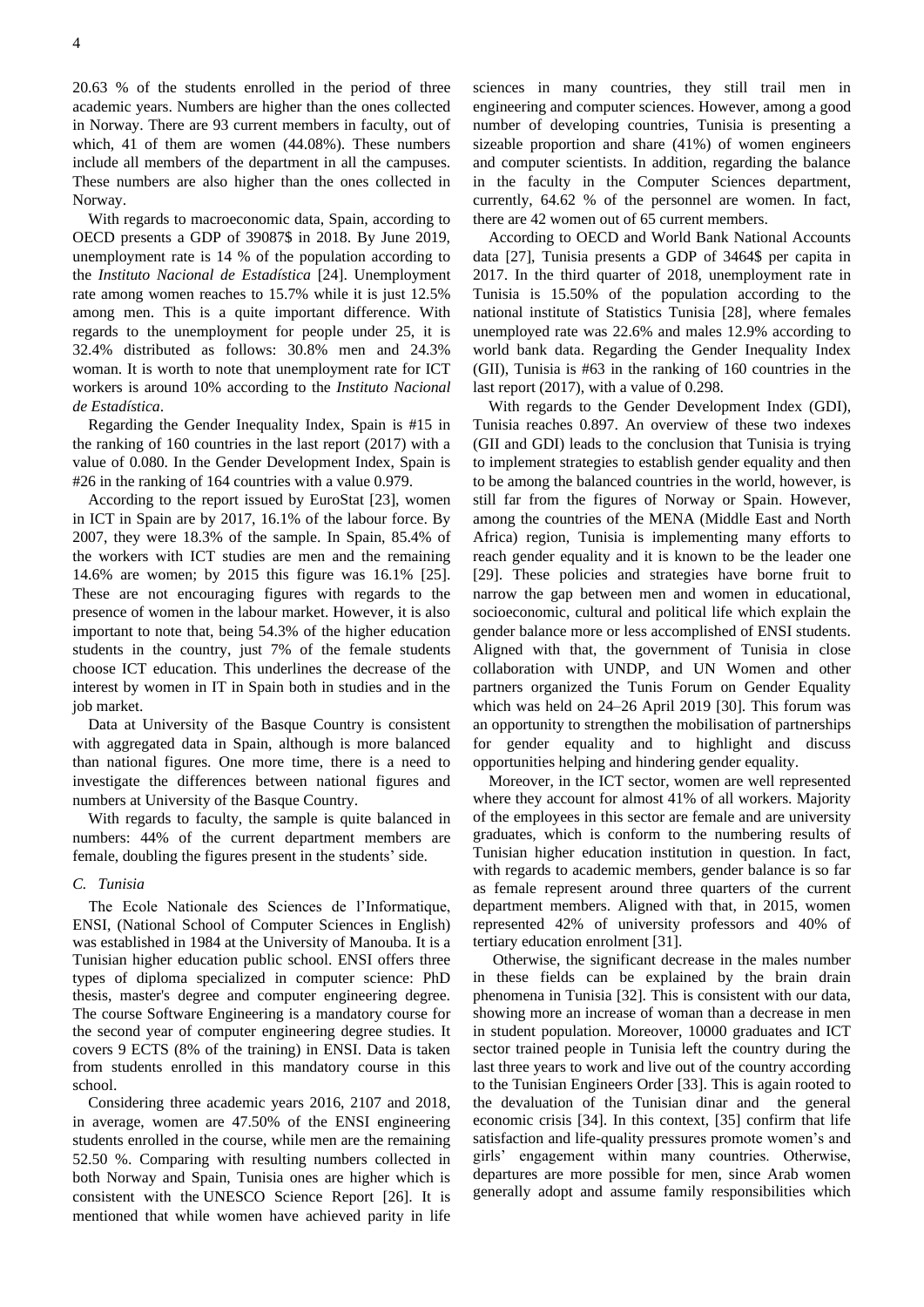can be the reason behind the positive imbalance in the Tunisian higher education institution.



Figure 1: % of female students in ICT, by country and year

In sum and in the case of Tunisia, we see a good gender balance but a disconnection of GDI and GII indexes with this IT gender balance.

#### IV. GENERAL DISCUSSION AND FUTURE WORK

The underrepresentation of girls and women in science, technology, engineering, and mathematics (STEM) is a continual issue for policy makers and social scientists alike [35]. In this context, this paper presents an exploratory study on gender gap in computing studies comparing figures from three different countries: Norway, Spain and Tunisia.

Figure 1 clearly shows that the gender gap in computing studies is not narrowing significantly, independently from the country. However, there are some noticeable differences between the three countries.

In an almost perfect welfare environment along with maybe the most equalitarian society in the world, Norway presents just around 10-15% of women in computing. In the case of Spain, numbers are a bit higher, however, there is a loss in woman students' base in a scenario of relatively high unemployment rate especially for young workers. Regarding Tunisia, gender balance in the case of students is a fact and a remarkable achievement. However, the high number of women enrolled compared to the two other countries is also a consequence of the decrease of men enrolling in such studies due to brain drain the country is experimenting. With regard to faculty employees, the results point to a clear predominance of females and a higher concentration of women in computing teaching. On this path, it is important to mention that once Tunisian women scientists and engineers graduate, they don't come up against barriers to finding gainful employment and they overcome family bias against working in mixed-gender environments on the contrary of many other Arab countries according to the UNESCO Science Report [26]. However, it is also true that the overall scenario in Tunisia, according to GII and GDI indexes is far from being equal to women and is quite far from the figures presented by the other two countries.

Going back to the inferences by [16], we need to agree that, although we can draw some conclusions from our study, we cannot find a coherent explanation for gender imbalance in IT and we are unable to asseverate if interventions are addressing gender balance and that there are other factors that lead to bridge this gap.

In the case of Norway, leading equality rankings and interventions, we see a poor balance in IT. We can think also that unemployment is leading women to the field. This could be an explanation in the case of Tunisia. However, better but still weak employment numbers in Spain in this aspect are not leading us to this conclusion given the low and decreasing balance. Authors believe that beyond traditional numbers and rankings, there are other aspects to investigate and combine to shed some light. A recent paper [36], explores the connection of Hoefstede national cultures in the EU and gender misbalance in IT. According to the results of this study, there is not a clear connection between cultures and the number of women in IT. Authors also investigate unemployment rate and gender balance in IT in the EU zone with non-conclusive results. In the case of the work presented in this paper, authors believe that maybe the study of human values in the different countries could lead us to more conclusions in this specific aspect, given that particularities in the different countries appear.

However, we believe that the presence of women in IT studies is somehow connected to the employability in the cases in which this employability is crucial given the economic scenario. This could be the case of Tunisia, but also, connecting results with the ones provided in [36] the case of Bulgaria, Romania and Greece. These three countries are leading the rankings of women studying IT in the EU. In the case of Greece, where there is a big gap between women studying and working in IT (10.90% working while 29.23% are studying), opportunities to work abroad seem to be the reason behind this decision. In the case of Bulgaria and Romania, where this gap is also present, but more moderate, it seems that national IT industry is more capable to absorb this flow. If we take this approach to our study, we can see that in Tunisia the opportunities are inside the country and maybe these are the reasons behind this balance. However, it is also true that Sweden, with enrollment figures closer to the ones in Greece is presenting a quite different scenario with a quite low unemployment rate. Finally, Spain is, again, making the difference in this situation. With a high unemployment rate (at least for the EU zone) and a decreasing percentage of women in IT both in industry and in studies. Authors want to devote research to study the connection of values, employment opportunities, IT sector and gender balance. These values, together with the hope of family or government support could explain the lack of attractiveness of IT for female students in the case of Spaniards.

A second aspect to study is the probable connection of the possibilities to work abroad with the enrollment in IT studies both for men and women. This could be the case of Tunisia (and maybe to other countries like, for instance Greece). However, in the case of the African country, this aspect seems to be applicable just in the case of men. Nevertheless, this is also affecting the possibilities of women in work environments (due to the opportunities in the sector caused by the lack of resources rooted on men immigration) and maybe lead to higher enrolment of women in IT studies in the hope of an attractive employment in terms of security and overall conditions. This could also justify, for instance, the number of women working in IT in academia in the country. Authors are aimed to devote time to investigate this connection using immigration data in the field of IT and comparing it with the data presented in this paper.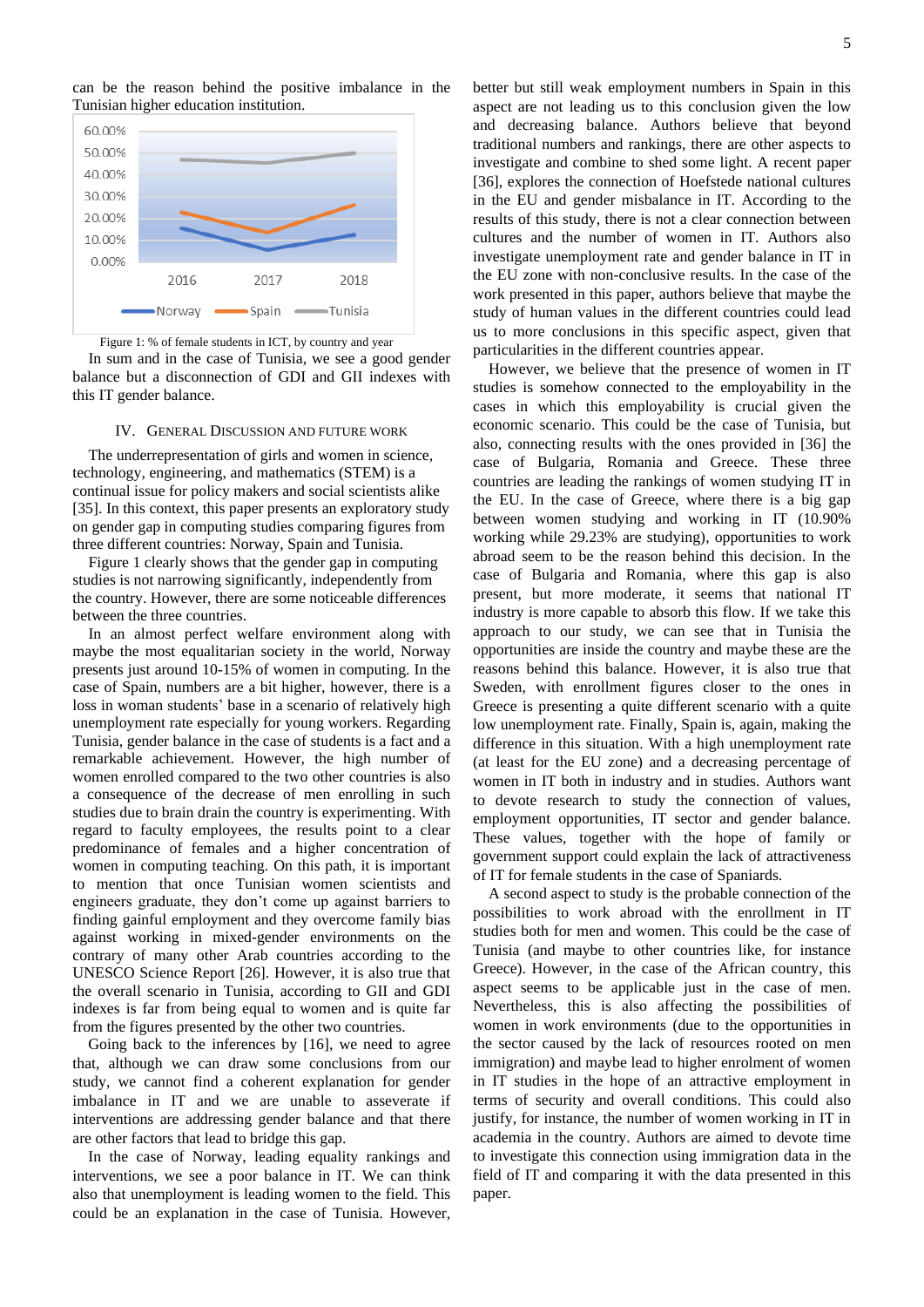Another aspect authors want to investigate is the behavior of immigrants in their country of adoption with regards to IT studies. It would be interesting to compare the career elections of immigrant students coming from foreign countries with the ones showed-up by their compatriots living in their country of origin. This could lead us to analyze how students are affected by educational systems features and structures along with environment pressures including values and culture.

One aspect to underline is the remarkable number of women in IT working as academics in the three countries. In the case of the European countries, figures are doubling women student population. In the case of Tunisian institution, almost 2 thirds of IT faculty are women, leading to a "positive" gender misbalance. However, authors cannot claim that this set of more balanced figures is a consequence of gender equality policies. One of the plausible explanations is the immigration of students and academics alike caused by crisis.

It is also needed to analyse the distribution of genders among figures (Professor, Associate Professor, Assistant Professor…) and its influence in the attraction of female students and vice versa. In the latter case, authors want to investigate if increases in female undergraduate enrolment in IT will increase overall female participation in all stages of academia as stated by [37] or as stated in [38], women's under-representation in STEM, including IT, is persistent and more a function of self-perception. In this sense, this hypothesis is backed up by the study of Leslie et al. [39] suggesting that women were least represented in fields that are believed to require innate talent. In the case of IT, mathematical talent is important and this is not traditionally associated with women.

In any case, it is needed to investigate the effectiveness of female role models in academia as a vehicle towards more gender balance among students. Authors underline the need to devote research to shed light on the quality of role models and not the quantity of them in both genders.

### V. CONCLUSION

 This paper explores the well-known phenomenon of gender gap in computing studies. Three universities from three different countries are the subjects of this study and data such as female students enrolled in one of the mandatory courses and female members of the faculties are collected. The newness of the approach taken in this study lies in the attempt at explaining the existent gender gap in computing studies through socio-economic variables such as GDP and unemployment rate.

 Results show that the gender gap in computing studies is not narrowing significantly. Interestingly, data presented in this paper shows that the variable female students in computing is negatively correlated with GDP and positively correlated with unemployment rate. In fact, Tunisia showed the highest results in terms of female participation in computing while having a lower GDP and higher unemployment rate compared to the other countries. Despite this observation, authors believe that these results are complex to interpret and other factors such as immigration, opportunities to work abroad, brain drain phenomenon and effectiveness of female role models in academia need to be considered.

Within the scope of narrowing gender gap and regardless of country, culture and social and religious backgrounds, authors want also to propose a plan of actions including several recommendations such as highlighting the vital role of geographic and intergenerational alliances in narrowing gender gap, strengthening the commitment of policy-makers and the mobilisation of partnerships for gender equality, sharing best practices and experiences, both within and across sectors, policy areas and regions and strengthening visibility of female role models.

## ACKNOWLEDGEMENT

This work has been supported by  $ERASMUS + KA2$ "Information Technology Governance for Tunisian Universities" 561614-EPP-1-2015-1-ES-EPPKA2-CBHE-JP.

#### **REFERENCES**

- [1] R. Colomo-Palacios, E. Fernandes, P. Soto-Acosta, and X. Larrucea, "A case analysis of enabling continuous software deployment through knowledge management," *Int. J. Inf. Manag.*, vol. 40, pp. 186–189, 2018, doi: 10.1016/j.ijinfomgt.2017.11.005.
- [2] V. Pereira, Y. Temouri, and C. Patel, "Exploring the Role and Importance of Human Capital in Resilient High Performing Organisations: Evidence from Business Clusters," *Appl. Psychol.*, vol. In Press, 2019, doi: 10.1111/apps.12204.
- [3] "Informatics Europe Publications," *Informatics Europe*. [Online]. Available: http://www.informaticseurope.org/publications.html. [Accessed: 26-Jan-2019].
- [4] P. Sanchez, "Las Tecnologías de la Información en España, 2017," p. 8.
- [5] N. Nizami and N. Prasad, "Characteristics of IT Industry's Labour Market," in *Decent Work: Concept, Theory and Measurement*, N. Nizami and N. Prasad, Eds. Singapore: Springer Singapore, 2017, pp. 125– 139.
- [6] "Girls and women under-represented in ICT." [Online]. Available: https://ec.europa.eu/eurostat/web/productseurostat-news/-/EDN-20180425- 1?inheritRedirect=true. [Accessed: 23-Jan-2019].
- [7] P. Fatourou, Y. Papageorgiou, and V. Petousi, "Women are needed in STEM: European policies and incentives," *Commun. ACM*, vol. 62, no. 4, pp. 52–52, 2019.
- [8] A. M. G. Ramos, E. C. Carpintero, O. P. Peregort, and M. T. Solvas, "The spanish equality law and the gender balance in the evaluation committees: an opportunity for women's promotion in higher education," *High. Educ. Policy*, pp. 1–19, 2019.
- [9] "Women in Computer Science," *ComputerScience.org*. [Online]. Available: https://www.computerscience.org/resources/women-incomputer-science/. [Accessed: 23-Jan-2019].
- [10] M. Hamilton *et al.*, "Gender Equity in Computing: International Faculty Perceptions and Current Practices," in *Proceedings of the 2016 ITiCSE Working Group Reports*, New York, NY, USA, 2016, pp. 81– 102, doi: 10.1145/3024906.3024911.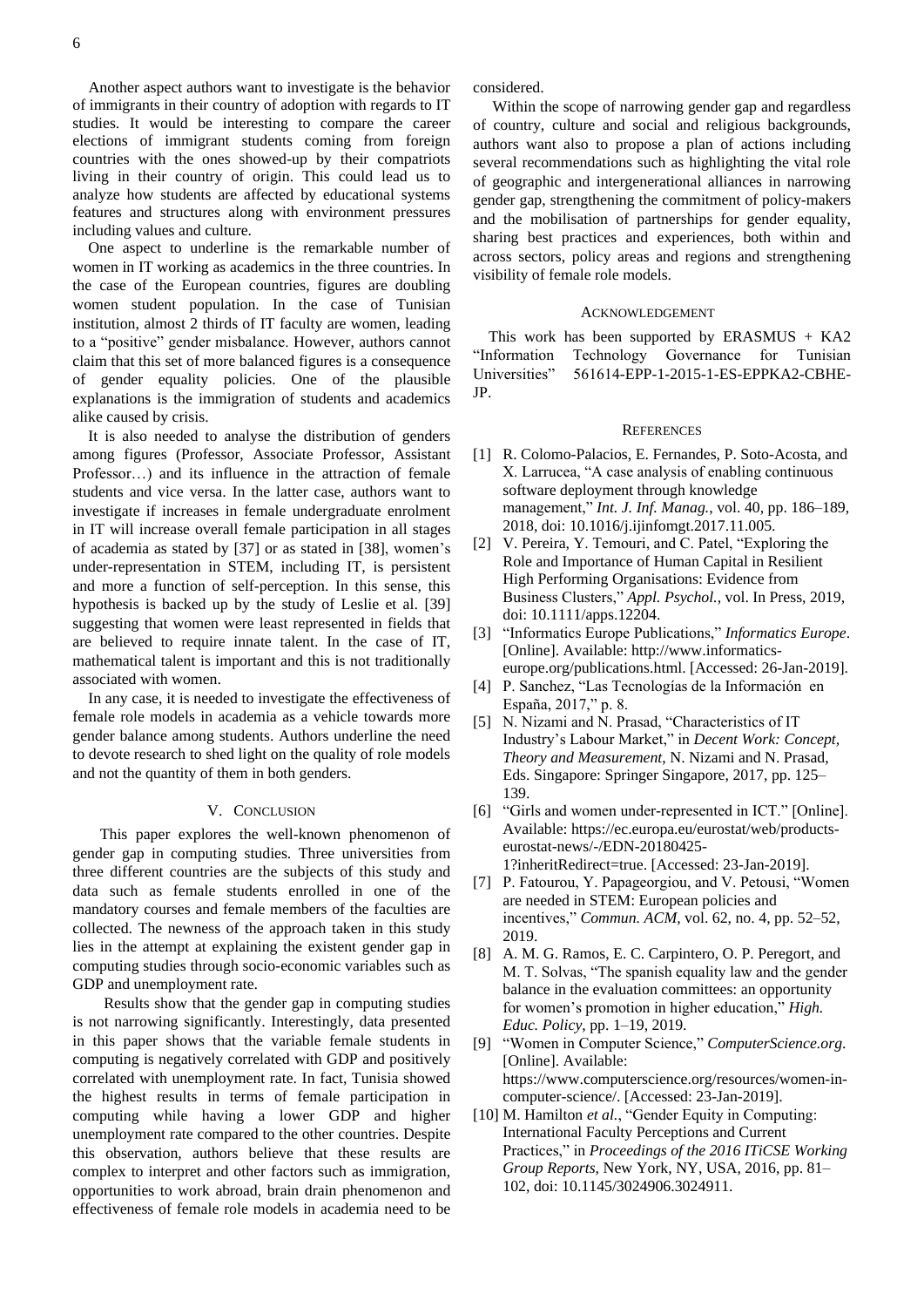- [11] Á. Menezes and R. Prikladnicki, "Diversity in Software Engineering," in *2018 IEEE/ACM 11th International Workshop on Cooperative and Human Aspects of Software Engineering (CHASE)*, 2018, pp. 45–48.
- [12] Y. Wang and D. Redmiles, "Implicit Gender Biases in Professional Software Development: An Empirical Study," in *Proceedings of the 41st International Conference on Software Engineering: Software Engineering in Society*, Piscataway, NJ, USA, 2019, pp. 1–10, doi: 10.1109/ICSE-SEIS.2019.00009.
- [13] M. C. Bastarrica and J. Simmonds, "Gender Differences in Self and Peer Assessment in a Software Engineering Capstone Course," in *Proceedings of the 2Nd International Workshop on Gender Equality in Software Engineering*, Piscataway, NJ, USA, 2019, pp. 29–32, doi: 10.1109/GE.2019.00014.
- [14] M. R. Wrobel, O. Springer, and K. Blincoe, "Perceptions of Gender Diversity's Impact on Mood in Software Development Teams," *IEEE Softw.*, vol. 36, no. 5, pp. 51–56, 2019, doi: 10.1109/MS.2019.2917428.
- [15] K. Nolan, A. Mooney, and S. Bergin, "An Investigation of Gender Differences in Computer Science Using Physiological, Psychological and Behavioural Metrics," in *Proceedings of the Twenty-First Australasian Computing Education Conference*, New York, NY, USA, 2019, pp. 47–55, doi: 10.1145/3286960.3286966.
- [16] E. Gorbacheva, J. Beekhuyzen, J. vom Brocke, and J. Beckers, "Directions for research on gender imbalance in the IT profession," *Eur. J. Inf. Syst.*, vol. 28, no. 1, pp. 43–67, Jan. 2019, doi: 10.1080/0960085X.2018.1495893.
- [17] R. Colomo-Palacios, N. Ben Yahia, and X. Larrucea, "Gender Diversity Among Computing Students: Reflections from Norway, Spain and Tunisia," in *Proceedings of the Seventh International Conference on Technological Ecosystems for Enhancing Multiculturality*, New York, NY, USA, 2019, pp. 196– 200, doi: 10.1145/3362789.3362796.
- [18] B. J. Oates, *Researching Information Systems and Computing*. SAGE, 2006.
- [19] A. Bhattacherjee and University of Minnesota, *Social Science Research: Principles, Methods, and Practices.* North Charleston: CreateSpace Independent Publishing Platform, 2012.
- [20] "Labour force survey, seasonally-adjusted figures SSB." [Online]. Available: https://www.ssb.no/en/akumnd. [Accessed: 05-Aug-2019].
- [21] B. Brandth and E. Kvande, "Workplace support of fathers' parental leave use in Norway," *Community Work Fam.*, vol. 22, no. 1, pp. 43–57, Jan. 2019, doi: 10.1080/13668803.2018.1472067.
- [22] J. Niemi, "Promoting Gender Equality," in *Nordic Law in European Context*, P. Letto-Vanamo, D. Tamm, and B. O. Gram Mortensen, Eds. Cham: Springer International Publishing, 2019, pp. 79–95.
- [23] "ICT specialists in employment Statistics Explained." [Online]. Available: https://ec.europa.eu/eurostat/statisticsexplained/index.php/ICT\_specialists\_in\_employment#I CT\_specialists\_by\_sex. [Accessed: 24-Jan-2019].
- [24] "Sección prensa / Encuesta de Población Activa (EPA)." [Online]. Available:

https://www.ine.es/prensa/epa\_tabla.htm. [Accessed: 24-Jul-2019].

- [25] "digitalES\_ Informe Mujeres en la Economía Digital en España 2018," *digitalES\_*. [Online]. Available: https://www.digitales.es/documentacion/informemujeres-en-la-economia-digital-en-espana-20182. [Accessed: 24-Jan-2019].
- [26] "UNESCO science report: towards 2030 UNESCO Bibliothèque Numérique." [Online]. Available: https://unesdoc.unesco.org/ark:/48223/pf0000235406. [Accessed: 23-Aug-2019].
- [27] "GDP per capita (current US\$) | Data." [Online]. Available: https://data.worldbank.org/indicator/NY.GDP.PCAP.C D?locations=TN. [Accessed: 23-Aug-2019].
- [28] "Tunisia Unemployment Rate | 2019 | Data | Chart | Calendar | Forecast | News." [Online]. Available: https://tradingeconomics.com/tunisia/unemploymentrate. [Accessed: 23-Aug-2019].
- [29] "A Step Forward for Gender Equality in Tunisia | Bush Center," *A Step Forward for Gender Equality in Tunisia | Bush Center*. [Online]. Available: http://www.bushcenter.org/publications/articles/2018/1 2/tunisia-gender-equality.html. [Accessed: 23-Aug-2019].
- [30] "Welcome to The Tunis Forum on Gender Equality Event 2019." [Online]. Available: https://tunisgenderforum.org/. [Accessed: 23-Aug-2019].
- [31] V. M. Moghadam, "The State and the Women's Movement in Tunisia: Mobilization, Institutionalization, and Inclusion," p. 22.
- [32] K. Samet, "La fuite des cerveaux en Tunisie : évolution et effets sur l'économie tunisienne," *Hommes Migr.*, vol. n° 1307, no. 3, pp. 123–128, 2014.
- [33] "Tunisie : l'exode des professionnels de l'informatique s'accélère et inquiète le secteur," *JeuneAfrique.com*, 05-Nov-2018. [Online]. Available: https://www.jeuneafrique.com/656510/societe/tunisielexode-des-professionnels-de-linformatique-saccelereet-inquiete-le-secteur/. [Accessed: 23-Aug-2019].
- [34] "Tunisie : la fuite des cerveaux s'accélère JeuneAfrique.com." [Online]. Available: https://www.jeuneafrique.com/mag/553227/societe/tuni sie-la-fuite-des-cerveaux-saccelere/. [Accessed: 23- Aug-2019].
- [35] G. Stoet and D. C. Geary, "The gender equality paradox in STEM education," p. 19.
- [36] R. Colomo-Palacios and C. Casado-Lumbreras, "National Cultures and Gender Balance in ICT: A preliminary study," presented at the 13th European Conference on Software Architecture (ECSA), Paris, 2019.
- [37] A. K. Shaw and D. E. Stanton, "Leaks in the pipeline: separating demographic inertia from ongoing gender differences in academia," *Proc. Biol. Sci.*, vol. 279, no. 1743, pp. 3736–3741, Sep. 2012, doi: 10.1098/rspb.2012.0822.
- [38] J. L. Smith, K. L. Lewis, L. Hawthorne, and S. D. Hodges, "When trying hard isn't natural: women's belonging with and motivation for male-dominated STEM fields as a function of effort expenditure concerns," *Pers. Soc. Psychol. Bull.*, vol. 39, no. 2, pp. 131–143, Feb. 2013, doi: 10.1177/0146167212468332.